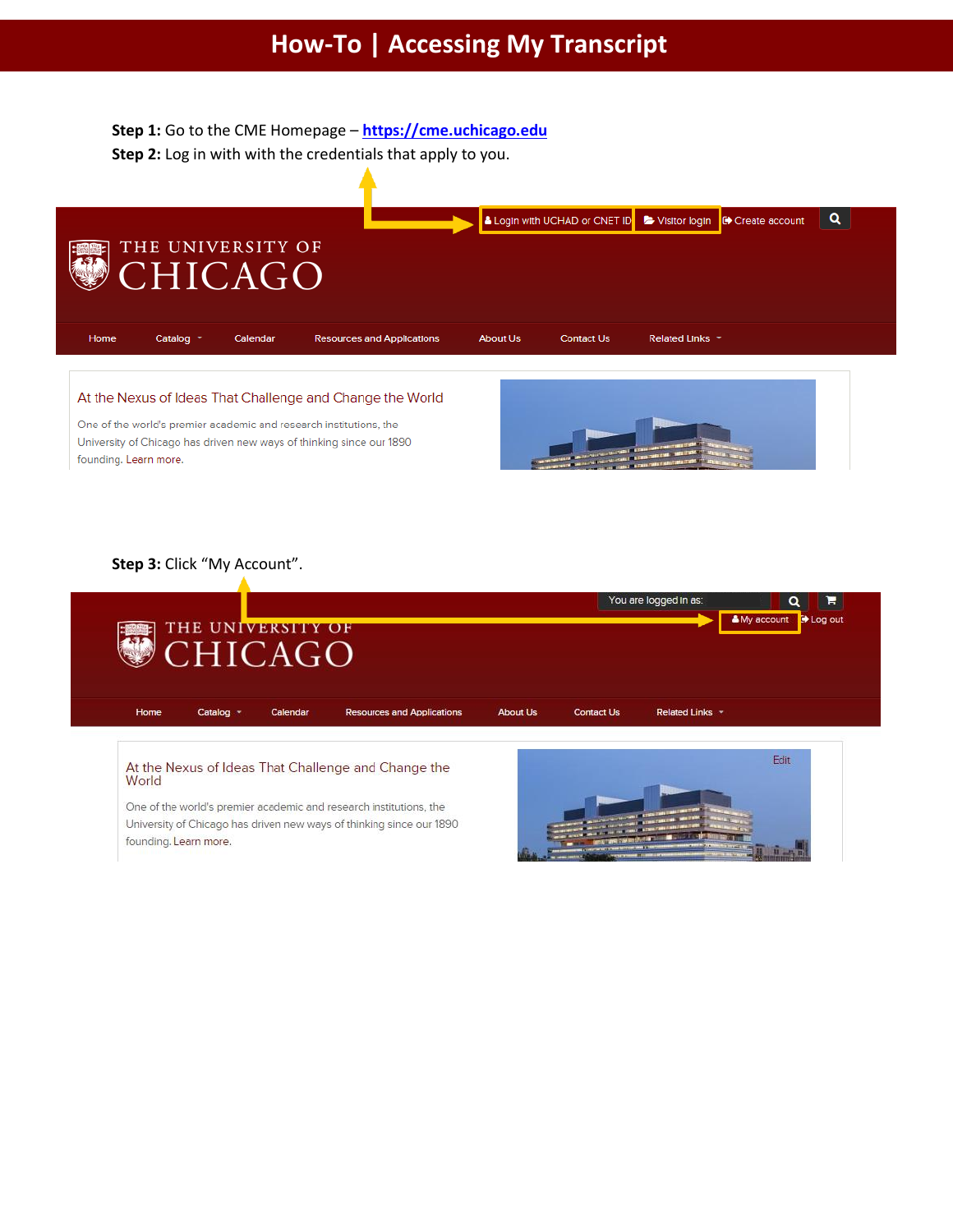**Step 4:** Click on the "My Activities" tab.

|                  | THE UNIVERSITY OF<br><b>CHICAGO</b> | You are logged in as:    |                                   | я<br>$\alpha$<br><b>A</b> My account <b>O</b> Log out |                      |                      |               |
|------------------|-------------------------------------|--------------------------|-----------------------------------|-------------------------------------------------------|----------------------|----------------------|---------------|
| Home             | Catalog *                           | Calendar                 | <b>Resources and Applications</b> | <b>About Us</b>                                       | <b>Contact Us</b>    | Related Links *      |               |
|                  | My Account                          |                          |                                   |                                                       |                      |                      |               |
| <b>MEW</b>       | <b>BOOKMARKS</b>                    | <b>COURSE CREDIT LOG</b> | <b>DELETED CREDIT</b>             | <b>EDIT</b>                                           | <b>MERGE CREDITS</b> | <b>MY ACTIVITIES</b> | <b>ORDERS</b> |
| <b>DASHBOARD</b> |                                     |                          |                                   |                                                       |                      |                      |               |

**Step 5:** Click on "Session Credit". On this screen you will see a listing of the Regularly Scheduled Series (RSS) you have been attending (i.e., M&Ms, Grand Rounds).

| <b>MEW</b><br><b>DASHBOARD</b>                                                                   | <b>EDIT</b>                               |                       | Regularly Scheduled Series Transcript                                       |                          |  |                          |                                     |                          |                                |
|--------------------------------------------------------------------------------------------------|-------------------------------------------|-----------------------|-----------------------------------------------------------------------------|--------------------------|--|--------------------------|-------------------------------------|--------------------------|--------------------------------|
|                                                                                                  |                                           |                       |                                                                             |                          |  |                          |                                     |                          |                                |
|                                                                                                  |                                           | <b>ASSIGN CREDITS</b> | <b>BOOKMARKS</b>                                                            | <b>COURSE CREDIT LOG</b> |  | <b>DELETED CREDIT</b>    |                                     | <b>MY ACTIVITIES</b>     | <b>ORDERS</b>                  |
|                                                                                                  |                                           |                       |                                                                             |                          |  |                          |                                     |                          |                                |
| Completed activities                                                                             |                                           | Pending activities    | <b>Session credit</b>                                                       | <b>External credits</b>  |  |                          |                                     |                          |                                |
|                                                                                                  |                                           |                       | <b>Session</b>                                                              |                          |  | <b>Series</b>            | <b>APPLY</b><br>C <sub>redits</sub> | Credit                   | Download PDF<br><b>Session</b> |
| <b>Series</b>                                                                                    | AY15-16 Cardiology Grand Rounds - RSS#    |                       | Renovations in the House of Medicine                                        |                          |  | location                 | varded<br>a                         | type                     | date                           |
| 10-03-001                                                                                        |                                           |                       |                                                                             |                          |  | <b>UCMC</b>              | 1.00                                | Participation 03/11/2016 |                                |
| Psychiatry Grand Rounds - RSS# NSEPSY01 grand rounds                                             |                                           |                       |                                                                             |                          |  | NorthShore<br>- Evanston | 1.00                                | Participation 07/11/2016 |                                |
| 002                                                                                              | Pediatric Critical Care M&M - RSS# 25-03- |                       | M&M                                                                         |                          |  | <b>UCMC</b>              | 1.00                                | Participation 08/16/2016 |                                |
| Multidisciplinary Interprofessional Critical<br>Care Case Conference (MIC4) - RSS# 01-<br>02-004 |                                           |                       | Multidisciplinary Interprofessional Critical Care<br>Case Conference (MIC4) |                          |  | <b>UCMC</b>              | 1.00                                | Participation 11/02/2016 |                                |
|                                                                                                  |                                           |                       |                                                                             |                          |  |                          |                                     |                          |                                |